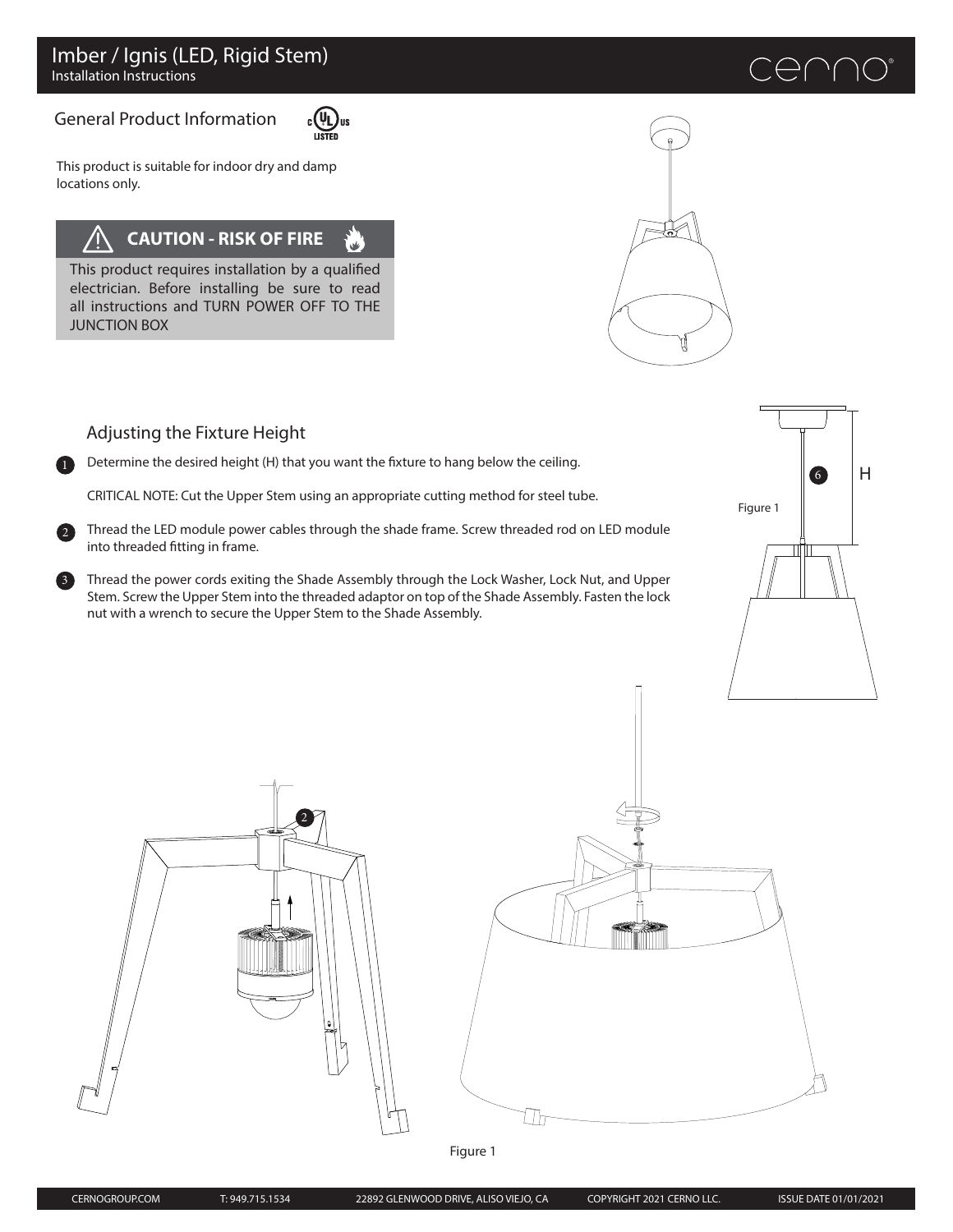## Installation Instructions Imber / Ignis (LED, Rigid Stem)





6

4 Slip the Crossbar Assembly onto the top of the Upper Stem and lock in place, using the included Allen key, roughly 1.5" from the top of the Upper Stem. As an added safety measure, install the Slip Ring onto the Upper Stem and fasten above the Crossbar.

# Making Electrical Connections

Make electrical connections as shown in figure 6 (following page) using the supplied wire nuts.

CRITICAL NOTE: If 0-10V dimming control is to be used, connect purple and gray driver leads to 0-10V dimmer. Otherwise, the tinned ends of the leads should be snipped off and the leads should be capped individually such that they remain isolated from one another.

#### **WARNING**

THE LED DRIVER IS A DC DEVICE AND MUST BE ATTACHED TO THE LED LIGHT ENGINE AS SHOWN. CONNECTING THIS DEVICE INCORRECTLY WILL CAUSE SEVERE DAMAGE.

#### Mounting the Fixture

6

5

7

9

Attach the crossbar assembly to the junction box using the supplied screws.

### Securing the Canopy

After electrical connections have been made, place wire connections and excess wire into the junction box.



Slide the Canopy and Slip Ring up the Upper Stem. Fasten the set screw in the Slip Ring to hold the Canopy against the ceiling.